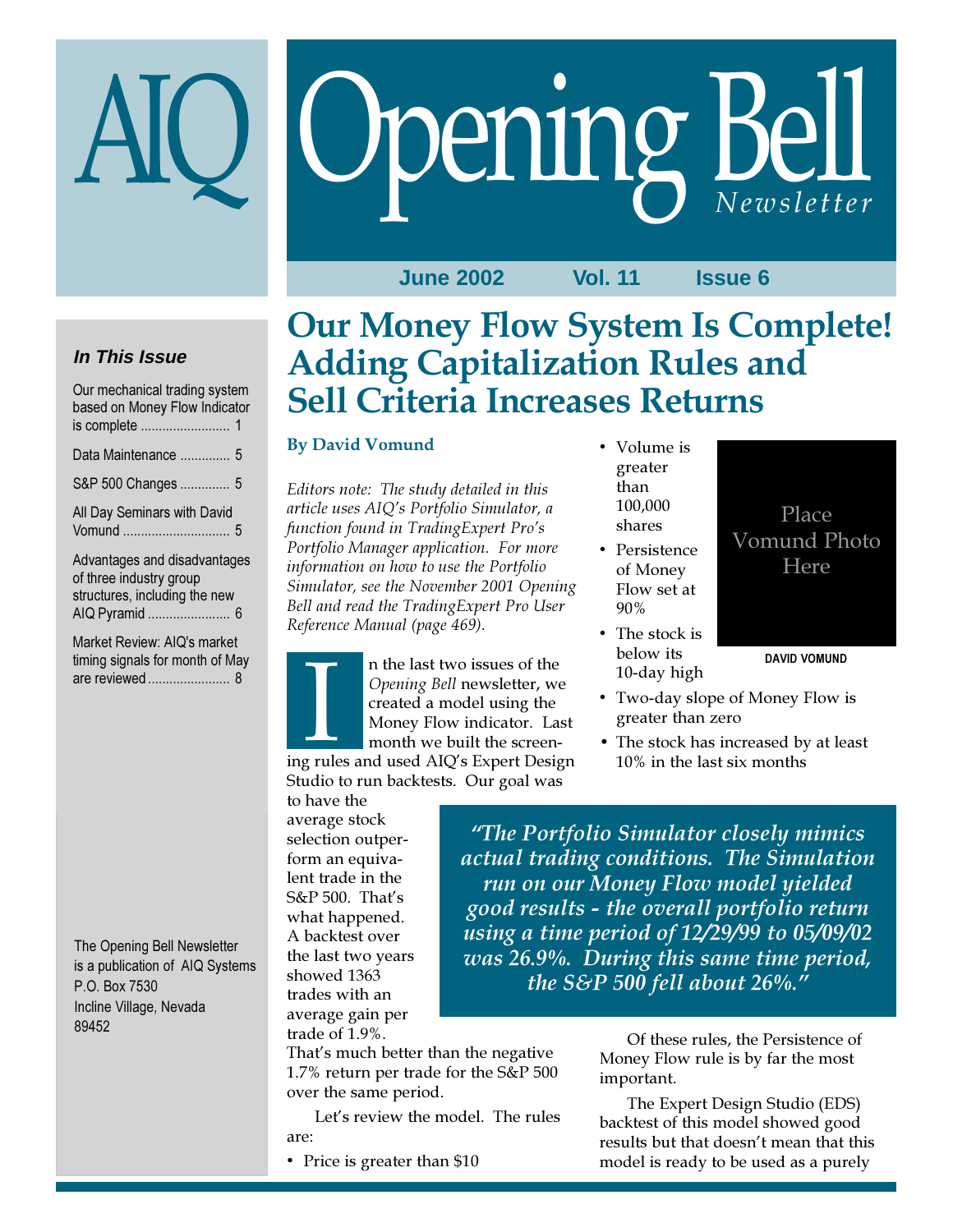# AIQ Opening Bell June 2002

mechanical trading system. Should mechanical trading system. The EDS model tells us which stocks to buy but this is only one element of a we continue using the fixed 30-day holding period or is there a better sell strategy? Capitalization rules such as how much money is placed in each trade are also needed.

EDS backtests are useful in determining whether a scanning model is effective but they don't tell you how much money would have actually been made using the system. A two-year EDS backtest of our model showed 1363 trades. Obviously, one can't act on all of those trades. In the real world, once you are fully invested you can't buy a stock without selling one that you hold. EDS backtests can be overstated if the vast majority of the trades come at a market low.

To determine how much money would have been made using a trading system, we can use AIQ's Portfolio Simulator. The Portfolio Simulator closely mimics actual trading conditions.

For example, in our first simulation we applied a discount brokerage commission rate, we limited the maximum number of trades per day

**Account Statistics/Analusi** 

| <b>A Account Statistics/Analysis</b>                                                                   |                                                      |                                              |                                                         |         | × |
|--------------------------------------------------------------------------------------------------------|------------------------------------------------------|----------------------------------------------|---------------------------------------------------------|---------|---|
|                                                                                                        |                                                      | <b>Winners</b>                               | Losers                                                  | Neutral |   |
| Number of trades:<br>Average periods per trade:                                                        | 199<br>42                                            | 102<br>42                                    | 97<br>42                                                | 0<br>0  |   |
| Maximum Profit/Loss:<br>Average Drawdown:<br>Average Profit/Loss:<br>Average SPX Profit/Loss:          | $[12.23]$ %<br>1.35%<br>$(1.40)$ %                   | 88.81%<br>$(5.15)$ %<br>15.56%<br>$(0.96)$ % | $(50.73)$ %<br>$(19.67)\%$<br>$(13.59)$ %<br>$(1.85)$ % |         |   |
| Probability:<br>Average Annual ROI:<br>Annual SPX (Buy & Hold):                                        | 11.49%<br>$(11.28)\%$                                | 51.26%<br>132.24%                            | 48.74%<br>$(115.49)$ %                                  |         |   |
| Reward/Risk Ratio:<br>Portfolio:<br>Starting Balance:<br>Ending Balance:<br>Gain/Loss:<br>Gain/Loss %: | 1.20<br>100000.00<br>126891.78<br>26891.78<br>26.89% |                                              |                                                         |         |   |
|                                                                                                        | $\overline{\mathsf{OK}}$                             | Print                                        |                                                         |         |   |

Figure 1. Simulation results: MF model with fixed 30-day holding period

न्न

to three, we stated that each new stock position represents 10% of our portfolio value, and we limited the number of open positions to ten.

The Portfolio Simulation run on our Money Flow model with these parameters yielded good results. Figure 1 shows the portfolio return using a time period of 12/29/99 to 05/09/02. During this time period, the overall portfolio return was

|                            |                          | Winners    | Losers       | Neutral |  |
|----------------------------|--------------------------|------------|--------------|---------|--|
|                            |                          |            |              |         |  |
| Number of trades:          | 543                      | 273        | 267          | 3       |  |
| Average periods per trade: | 42                       | 43         | 41           | 44      |  |
| Maximum Profit/Loss:       |                          | 108.74%    | $(50.73)$ %  |         |  |
| Average Drawdown:          | $(11.27)$ %              | $(4.91)$ % | $(17.90)$ %  |         |  |
| Average Profit/Loss:       | 2.20%                    | 16.20%     | $(12.09)$ %  |         |  |
| Average SPX Profit/Loss:   | $(1.40)$ %               | $(0.26)$ % | $(2.57)$ %   |         |  |
|                            |                          |            |              |         |  |
| Probability:               |                          | 50.28%     | 49.17%       |         |  |
| Average Annual ROI:        | 18.85%                   | 136.55%    | $(105.59)$ % |         |  |
| Annual SPX (Buy & Hold):   | $(11.28)$ %              |            |              |         |  |
|                            |                          |            |              |         |  |
| Reward/Risk Ratio:         | 1.37                     |            |              |         |  |
|                            |                          |            |              |         |  |
| Portfolio:                 |                          |            |              |         |  |
| Starting Balance:          | 100000.00                |            |              |         |  |
| Ending Balance:            | 159649.41                |            |              |         |  |
| Gain/Loss:                 | 59649.40                 |            |              |         |  |
| Gain/Loss %:               | 59.65%                   |            |              |         |  |
|                            |                          |            |              |         |  |
|                            | $\overline{\mathsf{OK}}$ | Print      |              |         |  |

Figure 2. Simulation results: MF model with fixed 30-day holding period and capitalization rules

26.9%. During this same time period, the S&P 500 fell about 26%. Our holding period was a fixed 30 day holding period.

Notice how the number of trades is dramatically lower in the Portfolio Simulation compared to the EDS backtest. A two-year EDS backtest had 1363 trades while a 28-month Portfolio Simulator backtest had only 199 trades. There were far fewer trades because the portfolio was almost always fully invested.

With only 199 trades over a three-year period it is easy to overoptimize the capitalization rules. Individual trades can have a big affect on overall returns. For example, if we change our backtesting parameters to allow for more than 10 positions in the portfolio, then the overall return jumps to 46%. If we allow more than three trades per day then the portfolio return turns negative. Making small changes to the capitalization rules can lead to greatly different returns.

To increase the number of trades in our Portfolio Simulation and thereby better validate the results, we changed the capitalization rule to limit each new stock purchase to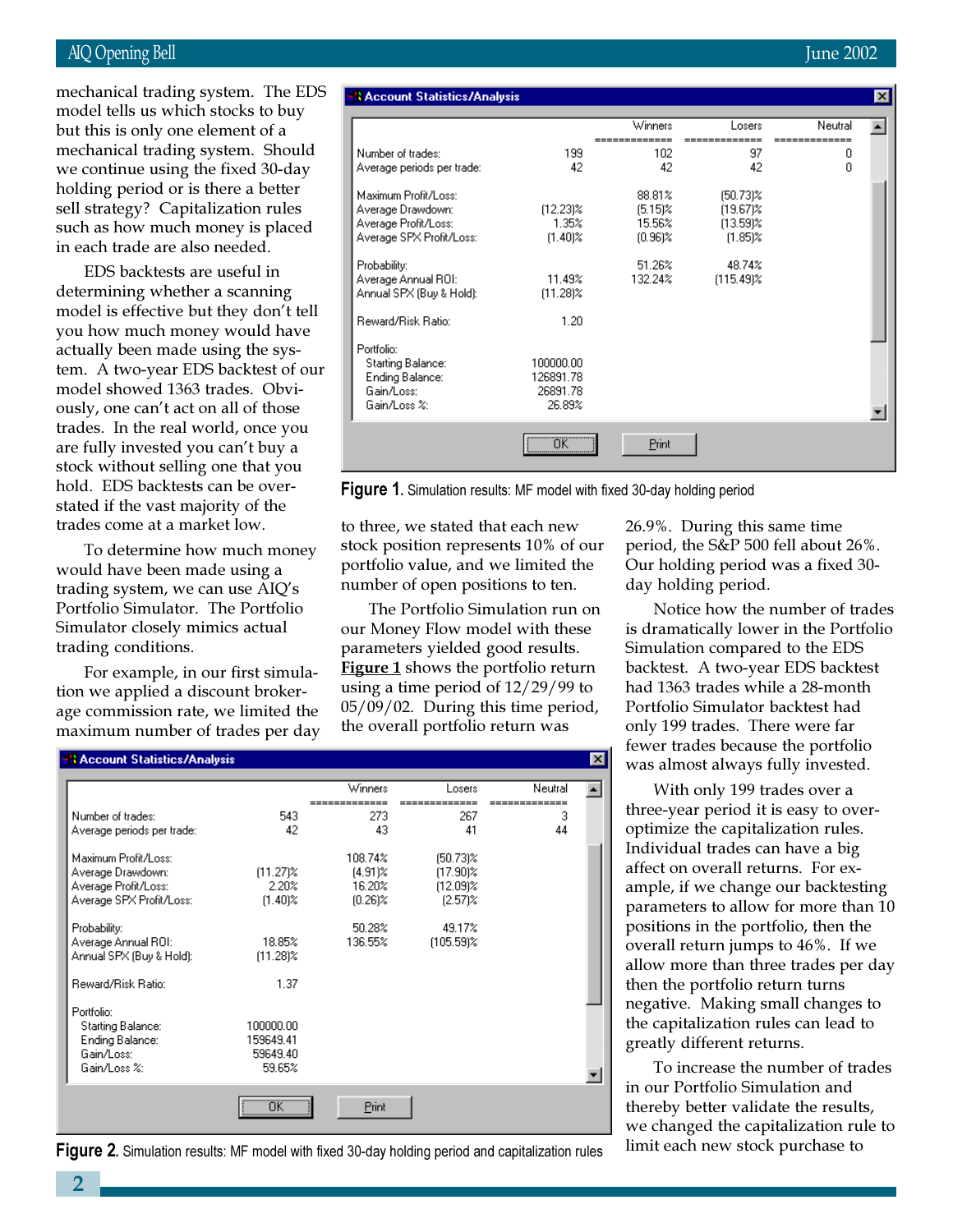| <b>Strategy Properties</b>                                                                                                                                                                                                                                                     | E                                                                                                                                                                                                                                                                                                                                                                                                                                                                                                                                                 |
|--------------------------------------------------------------------------------------------------------------------------------------------------------------------------------------------------------------------------------------------------------------------------------|---------------------------------------------------------------------------------------------------------------------------------------------------------------------------------------------------------------------------------------------------------------------------------------------------------------------------------------------------------------------------------------------------------------------------------------------------------------------------------------------------------------------------------------------------|
| E                                                                                                                                                                                                                                                                              | <b>Strategy Properties</b>                                                                                                                                                                                                                                                                                                                                                                                                                                                                                                                        |
| Enly Capitalization Picing Tickets<br>Stategy Est<br><b>T Landina Stop</b><br>□ Tjaling Stop  <br>区 Protect  30<br>곡 % of ny Capital<br>And Suding profit above 10 - And X<br>190.<br>$F$ Pigteot<br>periods, and<br><b>厂 alter</b>  15<br>periods, and on rule<br>$\Box$ ages | Stategy Eat: Entry Capitalization Picing Tickets<br>All selected conditions mat be net to quality a position for entry.<br>C. Do not use copilalization rules.<br>shares.<br>疵<br>0.00<br>percent of pottolio value.<br>P Lonpute every 20<br><b>days</b> .<br>E Ecopute when pottolic yelue changes  10.00<br>percent.<br>Figliox partial entry, but never less than [50]<br>these.<br><b>▽ No more than</b><br>new trader per day.<br>F Ng non han 10<br>орепроийски.<br>400.00<br>V Naintain capital secures of at least<br>E Examidpositions. |
| Help.                                                                                                                                                                                                                                                                          | Heig.                                                                                                                                                                                                                                                                                                                                                                                                                                                                                                                                             |
| OK.                                                                                                                                                                                                                                                                            | OK.                                                                                                                                                                                                                                                                                                                                                                                                                                                                                                                                               |
| Cancel                                                                                                                                                                                                                                                                         | Cancel                                                                                                                                                                                                                                                                                                                                                                                                                                                                                                                                            |



only 5% of the portfolio value (originally we used 10%) and allowed no more than three trades per day.

**Figure 2** shows that these changes not only increased the number of trades but they increased the overall return as well. The number of trades more than doubled to 543 and the overall return rose to 59.6%. Again, the time period of this test was 12/29/99 to 05/09/02.

It is interesting to note that

limiting the number of trades to three per day has a big affect on

results. If we take away this restriction the return is much lower. This is likely due to our sell rule of a fixed 30-day holding period. By limiting the number of



trades per day, it forces us to enter a few trades each week rather than

"We tested a variety of different stop criteria. Combining a fixed 15-day holding period along with capital and profit protects tested well. The highest return, however, used a 90% capital protect combined with 80% of profit protect above a 10% profit."

| turning over the entire portfolio |  |
|-----------------------------------|--|
| every 30 business days.           |  |

The percentage return from this trading system is good but problems remain. Notice in Figure 2 that one trade had a loss of 50.73% and the average drawdown on losing trades was 17.9%. Changing the sell strategy to include some form of capital protect could lessen drawdowns. Our first step in testing different sell strategies was to look at different fixed holding periods. The objective was to see how the results changed with different time periods.

The 30-day fixed holding period that we tried first returned 59.65%. Further testing shows that a 90-day fixed holding period returns 60.88%. A 15-day holding period returns 77.76%, and a 5-day holding period returns 81.23%. It appears that

|                            |             | Winners    | Losers       | Neutral |  |
|----------------------------|-------------|------------|--------------|---------|--|
| Number of trades:          | 538         | 308        | 229          |         |  |
| Average periods per trade: | 30          | 35         | 23           | 62      |  |
| Maximum Profit/Loss:       |             | 74.39%     | $[32.76]$ %  |         |  |
| Average Drawdown:          | $(7.50)$ %  | $(2.52)$ % | $(14.23)$ %  |         |  |
| Average Profit/Loss:       | 2.47%       | 13.47%     | $[12.32]$ %  |         |  |
| Average SPX Profit/Loss:   | $(0.96)$ %  | $(0.26)$ % | $(1.90)$ %   |         |  |
| Probability:               |             | 57.25%     | 42.57%       |         |  |
| Average Annual ROI:        | 29.47%      | 136.75%    | $[193.66]$ % |         |  |
| Annual SPX (Buy & Hold):   | $(11.28)$ % |            |              |         |  |
| Reward/Risk Ratio:         | 1.47        |            |              |         |  |
| Portfolio:                 |             |            |              |         |  |
| Starting Balance:          | 100000.00   |            |              |         |  |
| Ending Balance:            | 179743.91   |            |              |         |  |
| Gain/Loss:                 | 79743.91    |            |              |         |  |
| Gain/Loss %:               | 79.74%      |            |              |         |  |
|                            |             |            |              |         |  |

**Figure 5.** Simulation results: final MF model with protection stops exit strategy and capitalization rules run on 2,000 stock database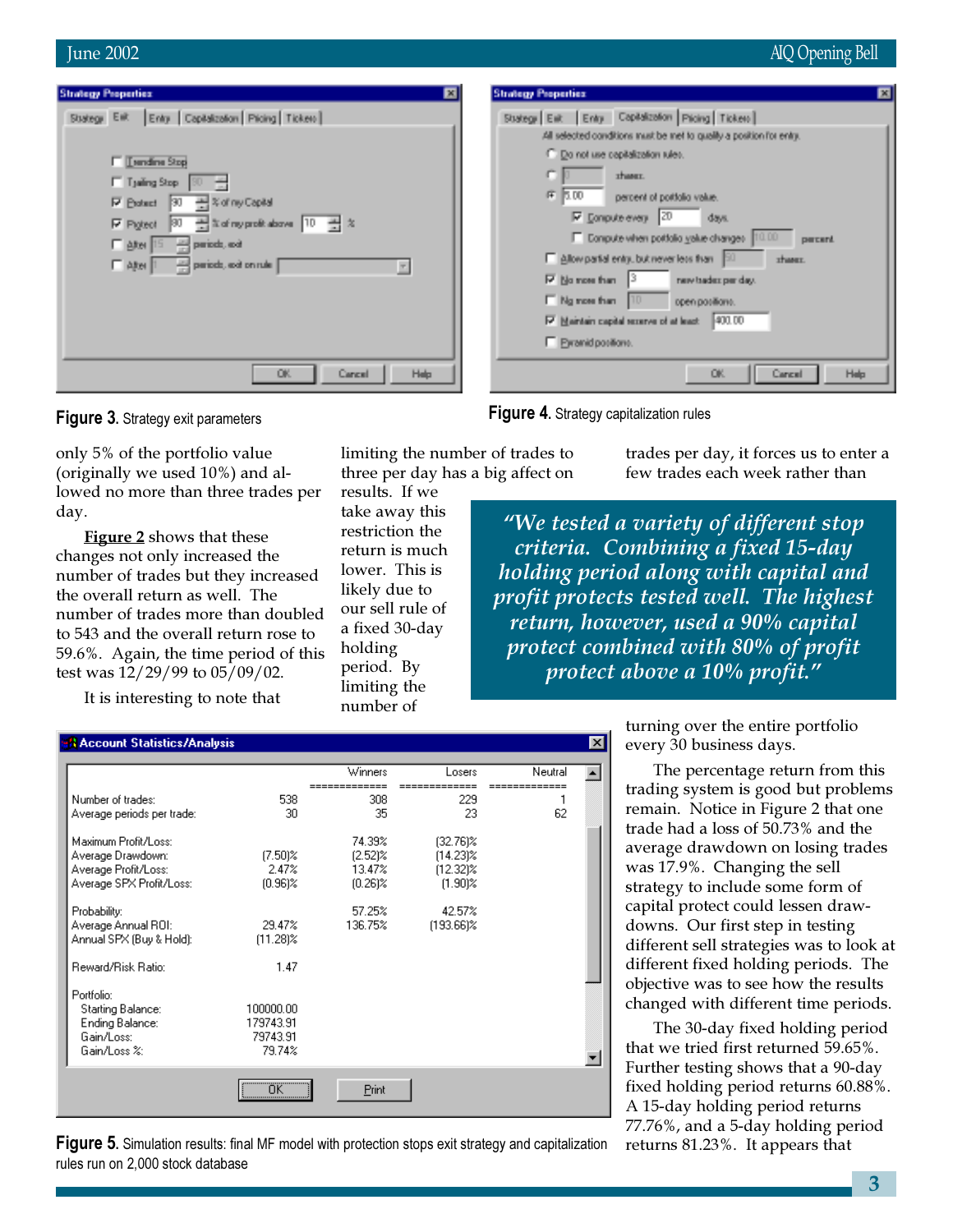# AIQ Opening Bell June 2002

March 2002 day holding period along with We tested a variety of different stop criteria. Combining a fixed 15 capital and profit protects tested well. The highest return, however, was obtained with a 90% capital protect combined with 80% of profit protect above a 10% profit (**Figure 3**).

This strategy produced a return of about 100% over our testing time period. While this sell strategy didn't produce the highest returns on the EDS backtests, Portfolio Simulations run with different stock lists and different time periods showed consistently good results.

The final capitalization rules are as follows: for each new stock position, buy stock equal to 5% of the portfolio value and limit the number of trades per day to a maximum of three  $(Figure 4)$ . Using these parameters, a Portfolio Simulator backtest from 12/29/99 to 05/ 09/02 yielded an 81.8% return.

It is always a good idea to look at the largest winning and losing trades to see if these are legitimate trades or if they are a result of a problem with the data. We found

# AIQ Opening Bell Newsletter

David Vomund, Publisher G.R. Barbor, Editor P.O. Box 7530 Incline Village, NV 89452

AIQ Opening Bell does not intend to make trading recommendations, nor do we publish, keep or claim any track records. It is designed as a serious tool to aid investors in their trading decisions through the use of AIQ software and an increased familiarity with technical indicators and trading strategies. AIQ reserves the right to use or edit submissions.

While the information in this newsletter is believed to be reliable, accuracy cannot be guaranteed. Past performance does not guarantee future results.

For subscription information, phone 1-800-332-2999 or 1-775-831-2999.

© 1992-2002, AIQ Systems

| a Muuuliit otatistiusrimialysis                                                               |                                              |                                               |                                                         |         | $\sim$ |
|-----------------------------------------------------------------------------------------------|----------------------------------------------|-----------------------------------------------|---------------------------------------------------------|---------|--------|
|                                                                                               |                                              | Winners                                       | Losers                                                  | Neutral |        |
| Number of trades:                                                                             | 372                                          | 207                                           | 165                                                     | 0       |        |
| Average periods per trade:                                                                    | 37                                           | 44                                            | 27                                                      | 0       |        |
| Maximum Profit/Loss:<br>Average Drawdown:<br>Average Profit/Loss:<br>Average SPX Profit/Loss: | $(7.75)$ %<br>1.28%<br>$(1.63)$ %            | 115.53%<br>$(2.96)$ %<br>11.74%<br>$(0.65)\%$ | $(41.01)\%$<br>$(13.75)$ %<br>$(11.84)$ %<br>$(2.87)$ % |         |        |
| Probability:<br>Average Annual ROI:<br>Annual SPX (Buy & Hold):                               | 12.62%<br>$(11.28)\%$                        | 55.65%<br>95.93%                              | 44.35%<br>(156.38)%                                     |         |        |
| Reward/Risk Ratio:                                                                            | 1.24                                         |                                               |                                                         |         |        |
| Portfolio:<br>Starting Balance:<br>Ending Balance:<br>Gain/Loss:<br>Gain/Loss %:              | 100000.00<br>123477.34<br>23477.34<br>23.48% |                                               |                                                         |         |        |
|                                                                                               | $\overline{\mathsf{OK}}$                     | Print                                         |                                                         |         |        |

**Figure 6.** Simulation results: final MF model with protection stops exit strategy and capitalization rules and with databse limited to S&P500 and Nasdaq 100 stocks

our best trade was a 122% return on Acterna Corp (ACTR). When charting this stock it became obvious that this stock would not have been purchased. Possibly because of a large bid-to-ask spread, ACTR often closed on its daily high or its daily low so its Money Flow indicator

wasn't accurate. After eliminating ACTR, the overall return fell to 79%.

The final step in creating a trading system is to implement a tie breaker rule. That is, if one stock can be purchased but

10 stocks pass the screening, which one should the system select? If you don't add a tie breaker rule, then the system picks stocks based on alphabetical order.

Amazingly, I found it hard to find a technical tie breaker rule that significantly improved the results. Picking stocks based on a 5-day slope of their Volume Accumulation Percent indicator seemed to add some value, but for our model we are not using a tie breaker rule.

Figure 5 shows the Portfolio Simulation results from our final model on a database of about 2,000 stocks. Notice that the largest loss on a trade is 33%. With our 90% capital protect, a loss that large indicates that the stock had a large downside gap before we could exit

"We ran the model on a database of the current S&P 500 and Nasdaq 100 stocks and found a 24% return. Not bad considering the S&P 500 fell 26% and the Nasdaq 100 fell 66% over the same time period!"

## the position.

This model works best on a large stock database, which usually means that the system will be buying stocks that are not well known. How does this system work on larger, more established stocks? We ran the model on a database of the current S&P 500 and Nasdaq 100 stocks and found a  $24\%$  return (**Figure 6**). Not bad considering the S&P 500 fell 26% and the Nasdaq 100 fell 66% over the same time period!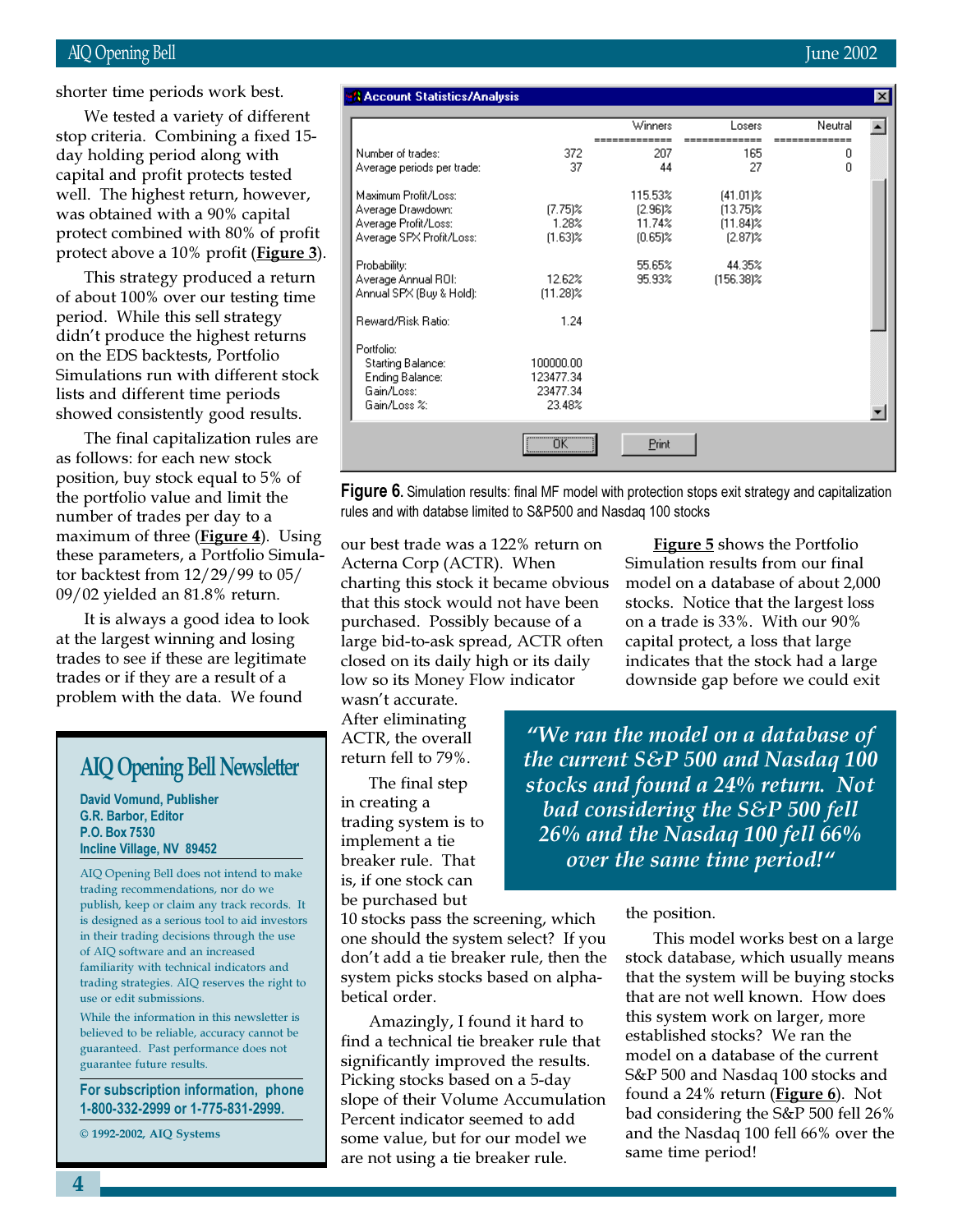June 2002 AIQ Opening Bell

The backtests covered the bear market of the last two years. How would our model have performed during a bull market? Using the S&P 500 and Nasdaq 100 database, the model returned 47% in the twoyear time period of 1998 to 1999. That's not as good as other aggressive high-growth models but it's still a very respectable return.

Users can download this model to their computers by visiting AIQ's web page at www.aiqsystems.com. Click on Educational Products and then Opening Bell. Download the file for the May Opening Bell.

If you want to run Portfolio Simulations on your database of stocks, then be sure to use the parameters highlighted in Figures 3 and 4. If this system has too many trades for your style, then change the capitalization rules by increasing from 5% to 10% the percentage of the portfolio value that each stock purchase represents. You can also test looser stop strategies.

With the testing phase completed, the daily process of analyzing the data to find trading candi-

STOCK DATA MAINTENANCE

# The following table shows stock splits and other changes:

| Stock                  | Ticker      | Split Approx. Date |          |
|------------------------|-------------|--------------------|----------|
| Alltrista Corp.        | ALC         | 2:1                | 06/04/02 |
| First Data             | FDC.        | 2:1                | 06/05/02 |
| AAON Inc.              | AAON        | 3:2                | 06/05/02 |
| <b>Union Planters</b>  | <b>UPC</b>  | 3:2                | 06/07/02 |
| Choice Point           | <b>CPS</b>  | 4:3                | 06/07/02 |
| Fossil Inc.            | <b>FOSL</b> | 3:2                | 06/10/02 |
| <b>Alliant Techsys</b> | ATK         | 3:2                | 06/11/02 |
| Applebee's Int'l       | <b>APPB</b> | 3:2                | 06/12/02 |
| Waters Inst.           | WTRS        | 3:2                | 06/17/02 |
| PMI Group              | PMI         | 2:1                | 06/18/02 |
| Wilmington Trust       | WL          | 2:1                | 06/18/02 |
| Alfa Corp              | ALFA        | 2:1                | 06/18/02 |
| K-Swiss Inc.           | KSWS        | 2:1                | 06/24/02 |
| Nuveen (John) Co.      | <b>INC</b>  | 2:1                | 06/25/02 |
| Tenet Healthcare       | THC         | 3:2                | 07/01/02 |
| Marsh & McLennon       | MMC         | 2:1                | 07/01/02 |
| St. Jude Medical       | <b>STJ</b>  | 2:1                | 07/01/02 |

# Trading Suspended:

Austria Fund (OST), Compaq Computer (CPQ), Federal-Mogul Corp. (FMO), Freeport-McMoran Copper & Gold(FCXA), IKOS Systems (IKOS), Storage USA (SUS), Wackenhut Corp. (WAK)

## Name Changes:

Benton Oil & Gas (BNO) to Harvest Natural Resources Inc. (HNR) Kansas City Southern Ind. (KSU) to Kansas City Southern (KSU) NetSol Int'l (NTWK) to NetSol Technologies Inc. (NTWK) Noble Drilling (NE) to Noble Corp (NE) Transocean Sedco Forex (RIG) to Transocean Inc. (RIG) USA Networks (USAI) to USA Interactive (USAI)

dates requires very little effort. Simply go to the Portfolio Simulator and run Pick of the Day. Confirm that the Simulation strategy and analysis date are correct, verify or enter the available cash, and then click the Run command. A list of tickers meeting your strategy criteria will appear on the screen.

David Vomund publishes VIS Alert, a weekly investment newsletter. For a sample copy of the newsletter, call 775- 831-1544 or go to www.visalert.com.

# **S&P 500 Changes**

**Changes to the S&P 500 Index and Industry Groups:**

Apollo Group (APOL) replaces WorldCom Inc. (WCOM). APOL is added to the Diversified Commercial Services (SERVICED) group.

BJ Services (BJS) replaces US Airways Group (U). BJS is added to the Oil & Gas Equipment & Services (OILGASEQ) group.

American Standard (ASD) replaces Sapient Corp (SAPE). ASD is added to the Building Products (BUILDPRD) group.

# **All Day Seminars with AIQ Chief Analyst David Vomund**

August 23rd, San Francisco October 23rd, New York

For more information visit **www.aiqsystems** or call **800-332-2999**.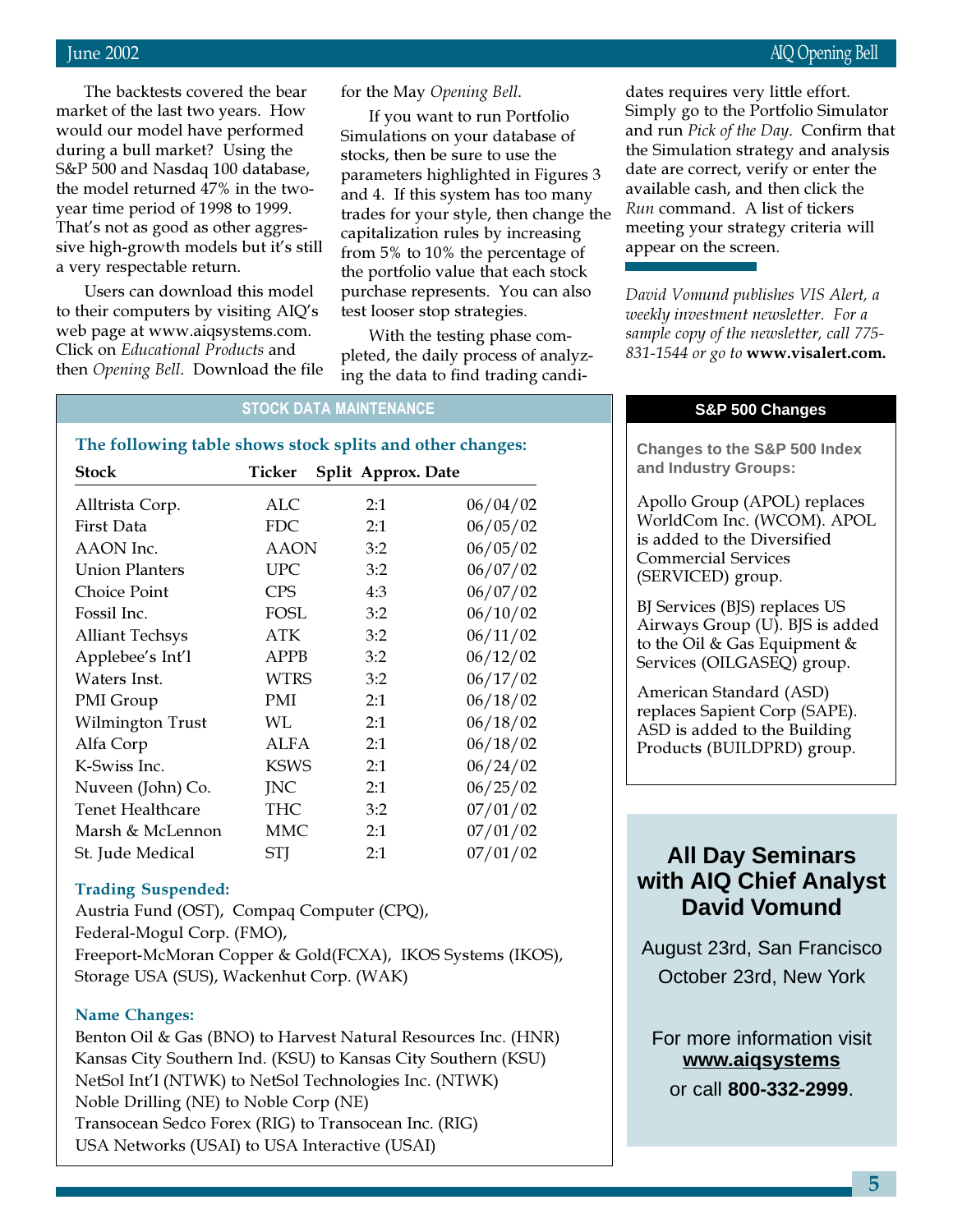# S&P 500, AIQ All, or the new AIQ Pyramid?

# What is the best group structure to use? Here Are Advantages and Disadvantages

# By David Vomund

radingExpert Pro comes with two industry group structures: the Standard & Poor's structure and the AIQALL structure. radingExpert Pro co<br>
with two industry g<br>
structures: the Stand<br>
& Poor's structure as<br>
the AIQALL structure<br>
AIQ has now created an all-new industry group structure called the AIQ Pyramid. In this article, we'll examine the strength and weakness of each of these structures.

Before examining these three

"TradingExpert Pro calculates group indexes based on the stocks that are in each group. The advantage of this is that AIQ calculates volume data as well and volume-based indicators can be plotted on the groups."

group structures, it is important to understand how the AIQ software handles industry groups. TradingExpert Pro calculates group indexes based on the stocks that are in each group. The advantage of this over simply downloading group index data is that AIQ calculates volume data as well. Therefore, volume-based indicators can be plotted for groups. AIQ groups are also calculated on an unweighted basis. That is, each stock in a group plays an equally important role.

The Standard & Poor's and the AIQALL group structures come with TradingExpert Pro. Updated versions can be downloaded at www.pewd.com. Click on AIQ FAQ Pages and view the AIQ Database Updates page.

Since TradingExpert Pro calcu-

lates the group indexes, it is important that users have a database that is large enough to meet the needs of the group structure. For example, the Standard & Poor's industry group structure uses the S&P 500 stocks. Therefore, it is important to have all the S&P 500 stocks in your database. Similarly, if you use the Pyramid structure, then make sure all the stocks in that structure are in your database.

To add the stocks that you are

missing, insert the AIQ Historical Data CD and go to TradingExpert Pro's Data Manager. Click on Manager and Ticker Import Utility. Check Advanced and click Next. On the next screen accept the second choice and highlight SP500

for the Standard & Poor's structure. Keep clicking Next until there is a

Finish icon. After clicking Finish, a list of the missing stocks will appear. Highlight the stocks and click OK. This process is covered in the User Reference Manual on page 39.

An alternative method uses the Find and Create function within the Data Manager. This feature is found on page 116 of the User Reference Manual.

Since AIQ calculates the groups based on the stocks in your database, it is important to have clean data on the stocks. If there is a spike in a stock's price as a result of bad data,

then there will be a spike in that stock's industry group as well.

If you see an industry group with a spike or a large price gap, then scroll through its stocks until you find the one with possible bad price data. Reload history on that stock and recalculate its group and sector.

What is the best structure to use? There is no simple answer. The best structure for one person might not be the best for another. Here are the advantages and disadvantages of each structure.

# Standard & Poor's Industry Group Structure

The Standard & Poor's industry group structure is free with TradingExpert Pro. This structure classifies the 500 stocks in the S&P 500 index into about 100 industry groups. The advantage of using the S&P 500 structure is that it requires fewer stocks in your database than the other two group structures. It

"Standard & Poor's industry groups will work for you if you are only interested in large company stocks and if you want to identify general sector rotation instead of performing specific group analysis."

> also is effective if you want to spot sector rotation and you are only willing to buy well-known stocks.

The downside of the S&P structure is that many of the groups contain only two or three stocks. In these groups, a large move in one stock has too great an influence on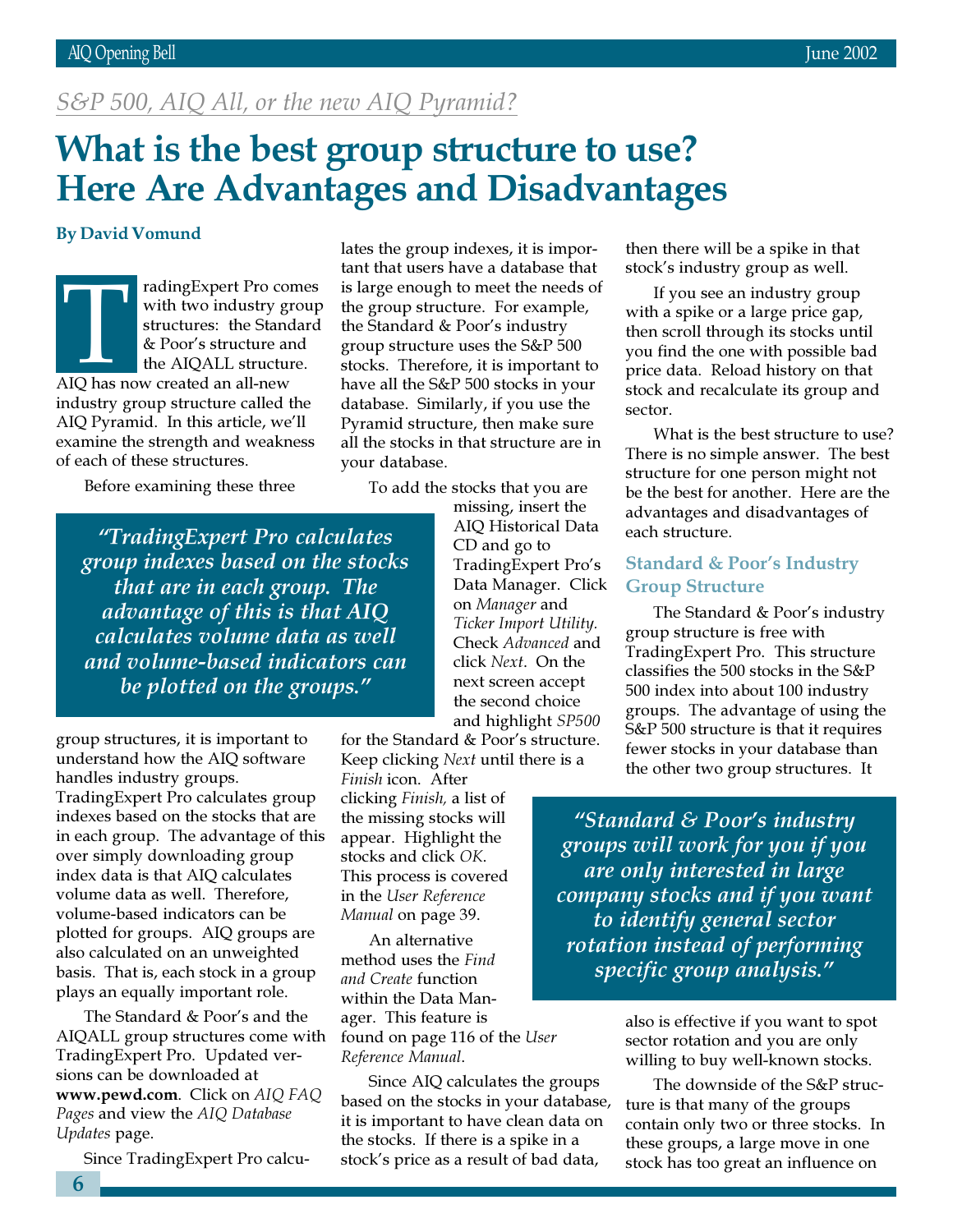the group. There are even groups such as Internet Software & Services, Agricultural Products, and Air Freight & Couriers, that have only one stock.

ested in.

The disadvantage of the AIQALL group structure is that it needs a large database of stocks, requiring more time with data

"Investors who like the smallercap Nasdaq issues prefer the AIQALL structure…This structure also works well for investors who use a bottom-up approach toward stock selection."

Overall, Standard & Poor's industry groups will work for you if you are only interested in large company stocks and if you want to identify general sector rotation instead of performing specific group analysis. If industry group analysis plays a major role in your stock selection process, then you will want another structure.

# AIQALL Industry Group Structure

The AIQALL structure is also free with TradingExpert Pro. This is a large industry group structure that has about 8,000 stocks classified into 200 industry groups. Many people think that they need all these stocks in their database. This is not true. Generally, a database of at least 2,000 stocks will work just fine.

Investors who like the smallercap Nasdaq issues prefer the AIQALL structure since these stocks appear in the industry groups of this structure. This structure also works well for investors who use a bottomup approach toward stock selection. That is, they initially select stocks based on AIQ Reports, Expert Design Studio, or some other method and then look at the stock's industry group. Nearly every stock is classified into a group so the analysis of industry groups is available. In a sense, the industry group analysis works as a confirmation of the stock that you are intermaintenance. Also, since there are so many groups it is hard to see the group rotation.

Overall, the AIQALL structure works best if you want every stock in your database, including small-cap

stocks, to be classified into industry groups.

# The New AIQ Pyramid Industry Group Structure

AIQ has created a new Pyramid industry group structure, one that is very different from past structures. Most industry group structures are classified only on a fundamental basis. That is, stocks with competing products are placed into an industry group. AIQ's Pyramid industry group structure, however, is classified on a technical as well as a fundamental basis.

To create the new Pyramid structure, AIQ began with the AIQALL structure and then used AIQ's MatchMaker, a program which tests the correlations of securities, to see which stocks within each industry move together and which stocks don't.

For example, if a Technology group contains four technology stocks that move together and one technology stock that moves independently of the others, then that one stock is deleted from that industry group. That way, the industry group index is a better representation of the underlying stocks.

Remember that AIQALL is a very large structure that contains about 8,000 stocks. After running MatchMaker and removing the uncorrelated stocks (a correlation below 500), the structure is a more

# **Table 1**

# **Group BLDRESMM Building (Residential/Commercial)**

AIQ MatchMaker Weekly Analysis 05/24/01 to 05/24/02

| Coef. | Ticker     | Stock                        |
|-------|------------|------------------------------|
| 907   | TOL        | Toll Brothers Inc.           |
| 885   | CTX        | Centex Corp.                 |
| 881   | KBH        | KB Home                      |
| 869   | RYL        | Ryland Group Inc.            |
| 856   | DHI        | Horton D R Inc.              |
| 849   | PHM        | Pulte Homes Inc.             |
| 841   | BZH        | Beazer Homes USA             |
| 836   | LEN        | Lennar Corp.                 |
| 829   | SPF        | Standard Pacific Corp.       |
| 798   | <b>MDC</b> | Goldcorp Inc.                |
| 739   | HOV        | <b>Hovnanian Enterprises</b> |
| 688   | NVR        | NVR, Inc.                    |